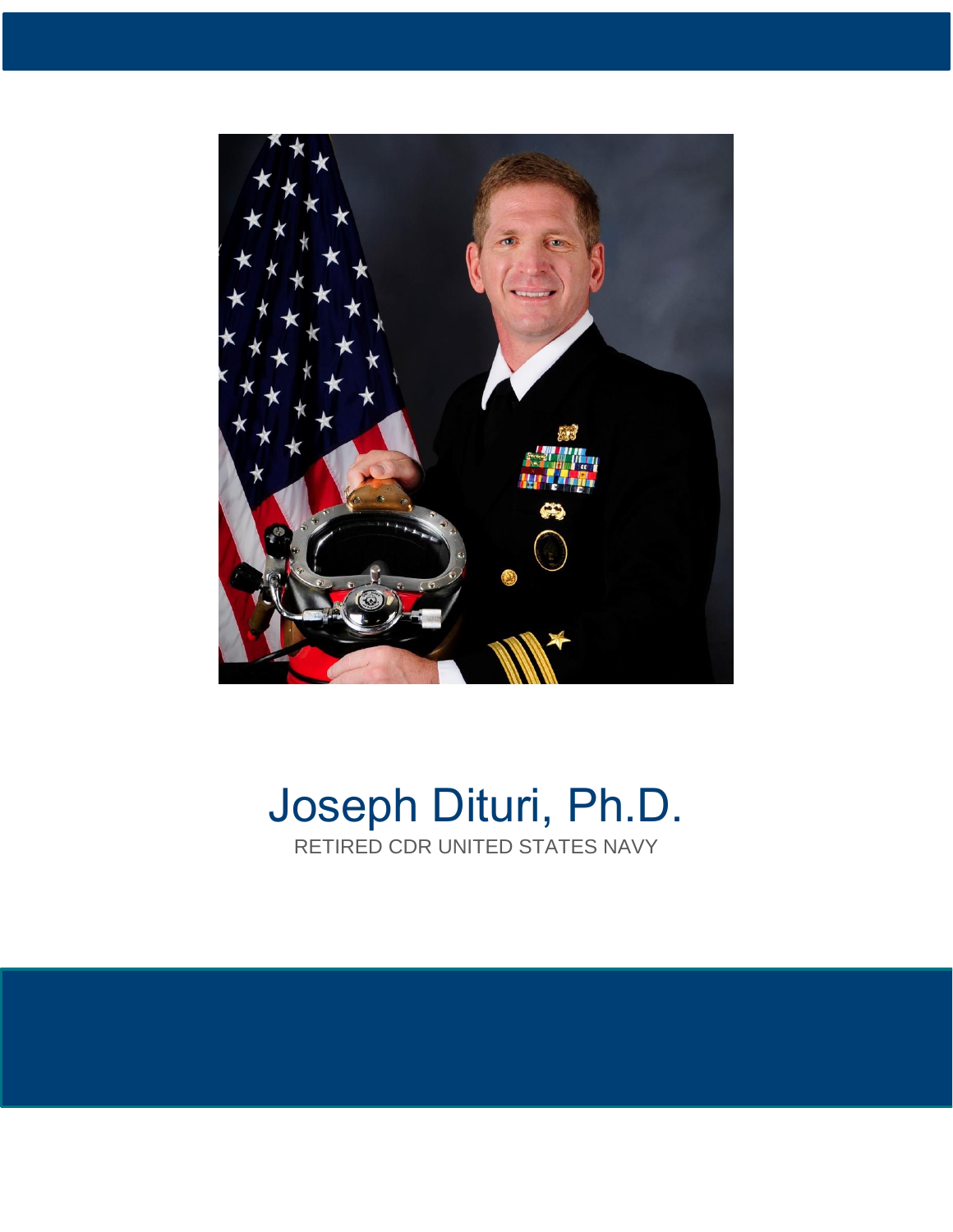Thank you in advance,

Public speaking is not a single skill rather a collection of skills. As you search for speakers you undoubtedly realize the speaking skillset is the summation of their lifetime of experiences and explorations the speaker has endured through their life. After a long career in the military, interaction with myriad cultures throughout the world and a lifelong pursuit of erudition and I am excited to expand my didactic prowess on the lecture circuit. I believe sharing my life experiences, knowledge and passions with people all over the world will educate and improve their lives. This lifetime of experience from congressional briefs to international diplomacy to everyday leadership challenges have given me a laser beam focus on the triple bottom line. People, planet and profit are at the core of all of my lectures.

Aside for the better part of three decades of service and higher education empowering me to articulate clearly, I have an engaging presentation style which captivates my audience keeping them engrossed, listening and learning. I grew up in New York in a predominately Italian neighborhood; in order to survive and strive body language, facial expression and comedic timing became innate behavior. These attributes genuinely contribute to my communication style furnishing my lectures with a thrilling, engaging and even funny presentation.

I am determined through my lectures, speeches and lessons to extract an improvement in the lives of each and every individual as well as the overall audience. Inspiring and influencing my audience by sharing my life's failures as well as accomplishments is a great joy which fuels my endless quest for further adventure. It would be my pleasure to motivate and educate your audience in the future. I would like to thank you for considering me for upcoming events.

Warm Regards,

Joseph Dituri, Ph.D. CDR, US Navy Saturation Diving Officer (ret)

Director, International Board of Undersea Medicine Inc. Director, Undersea Oxygen Clinic LLC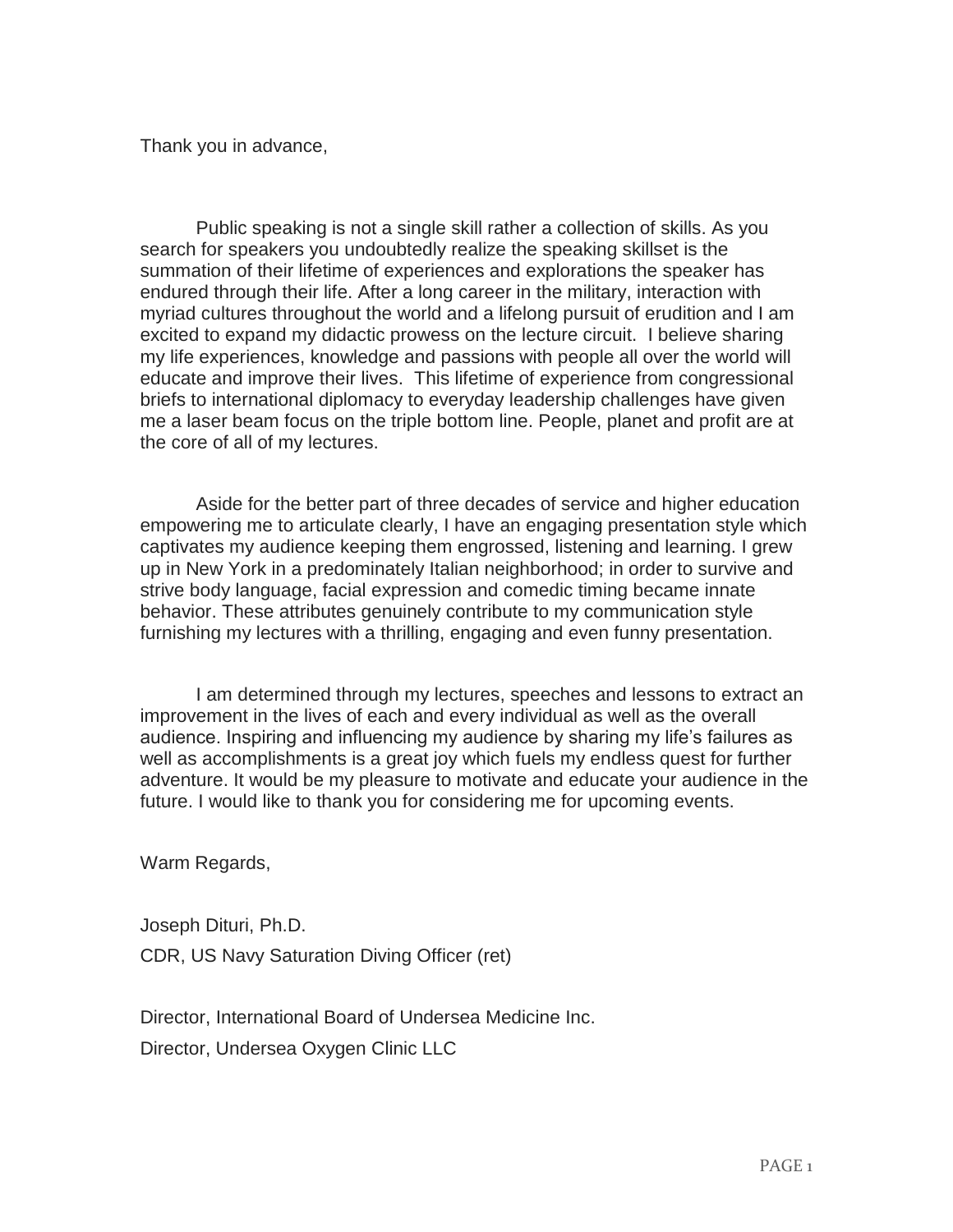#### **Biography**

CDR Joseph Dituri, enlisted in the U.S. Navy in 1985. He served continuously on active service upon various ships and shore stations where he was involved in hyperbaric system certification, saturation diving and ship repair. In 1995 he made his way up through the ranks after earning his B.S. in Computer Science from the University of South Carolina and was commissioned into the Special Operations Officer pipeline. After numerous tours in the Special Operations community, he transferred to the Engineering Duty Officer Diving Community.

He then transferred to Naval Post Graduate School where he earned his Master's degree in Astronautical Engineering. His master's thesis topic was in Orbital Determination with an accent for life support systems. He is an invited speaker on space related topics.

Following completion of his masters he was assigned as Officer-in-Charge Deep Submergence Unit (DSU) Diving Systems Detachment (DSD). Under his command DSD won the white "DS" award for deep submergence excellence and certified the 2000 fsw Atmospheric Diving System for fleet use. Upon fielding and initial testing, the team introduced the Submarine Rescue Diving & Recompression System into Naval service and took it on two international engagements. During this tour Joseph earned the DAWIA certification of Level III in Program Management. He transferred from DSU after fleeting up to become the Executive Officer and designing the transfer under pressure saturation diving template for Navy Submarine Rescue.

His final position in the US Navy was at Special Operations Command in Special Operations Research Development and Acquisition Center Program Executive Officer - Maritime Systems where he served as the Chief Engineer, Program Manager for Undersea Systems Technical & Certification Program as well as deputy Program Manager for Combat Craft. During this tour Joseph earned the DAWIA certification of Level III in System's Engineering. CDR Dituri's personal awards include three Navy Achievement Medals, a Joint Service Achievement Medal, an Army Commendation Medal, and four Navy Commendation Medals. a Joint Service Commendation Medal and a Joint Meritorious Service Medal. In a civilian capacity Joseph is the author of numerous diver-training manuals, a coauthor of the book "Tao of Survival Underwater", a contributing author to Hyperbaric Medical Practice (4th edition) and the Navy Diving Manual, and has been published in several journals including those produced by the American Society of Naval Engineers and American Institute of Aeronautics and Astronautics. CDR Dituri was also a member of the prestigious Para-commandos SOCOM parachute demonstration team.

Now that he is retired from almost 28 years of active service to the United States, he is a consultant for the International Board of Undersea Medicine. He is the current President of the Undersea Oxygen Clinic and functions as the Executive Director. He volunteers his time as the CEO of the Association for Marine Exploration. He has also earned his PhD in Biomedical Engineering at the University of South Florida. His research areas of interest include life support equipment, high carbon dioxide environments as well as hyperbaric and hypobaric medicine. Joseph is a member of the American Bureau of Shipping Special Committee on Building and Classing Undersea Vehicles and Hyperbaric Systems and the National Offshore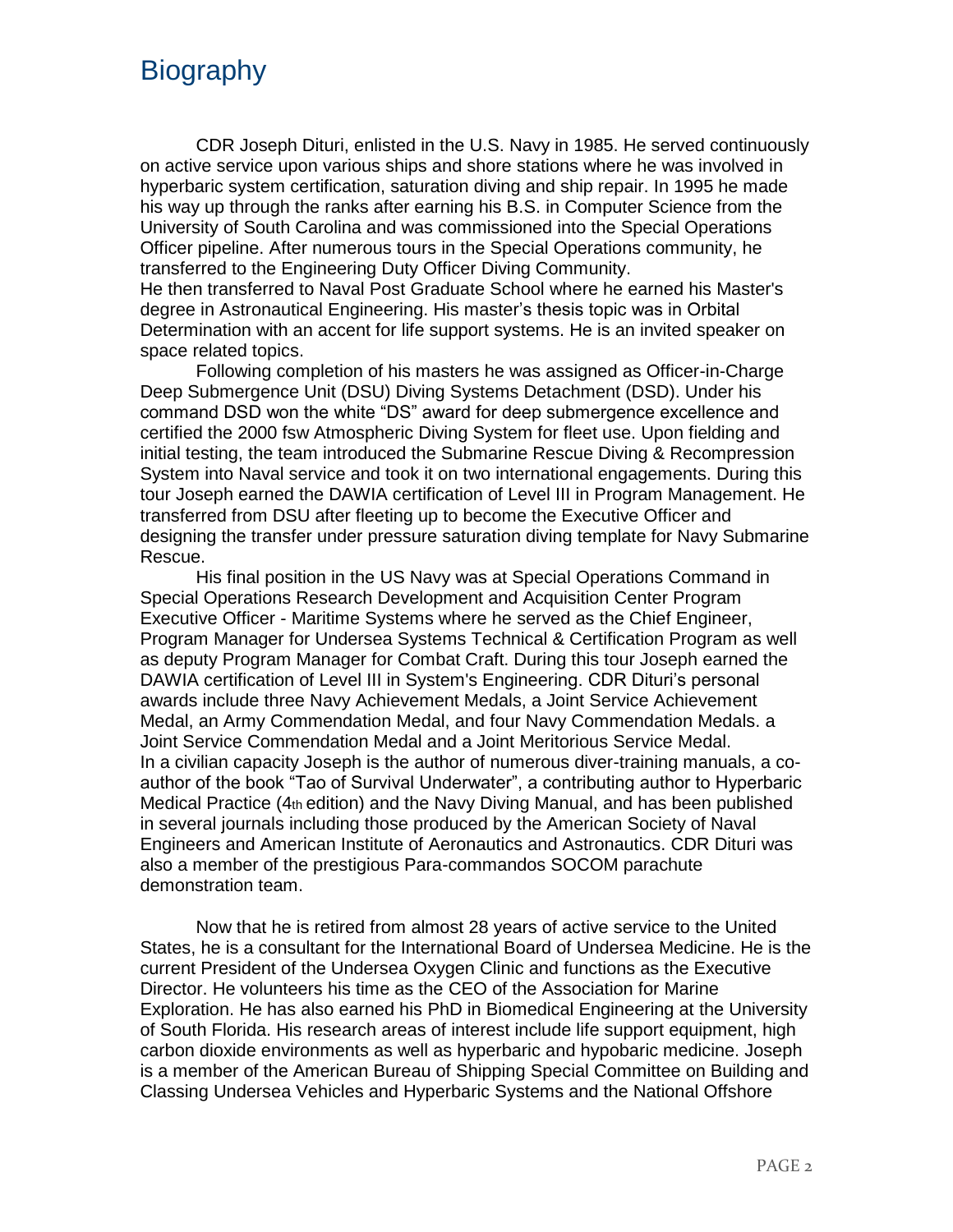Advisor Committee for Commercial Diving Safety. Joseph enjoys writing books, skydiving and has had a lifelong goal of being a civilian astronaut**.**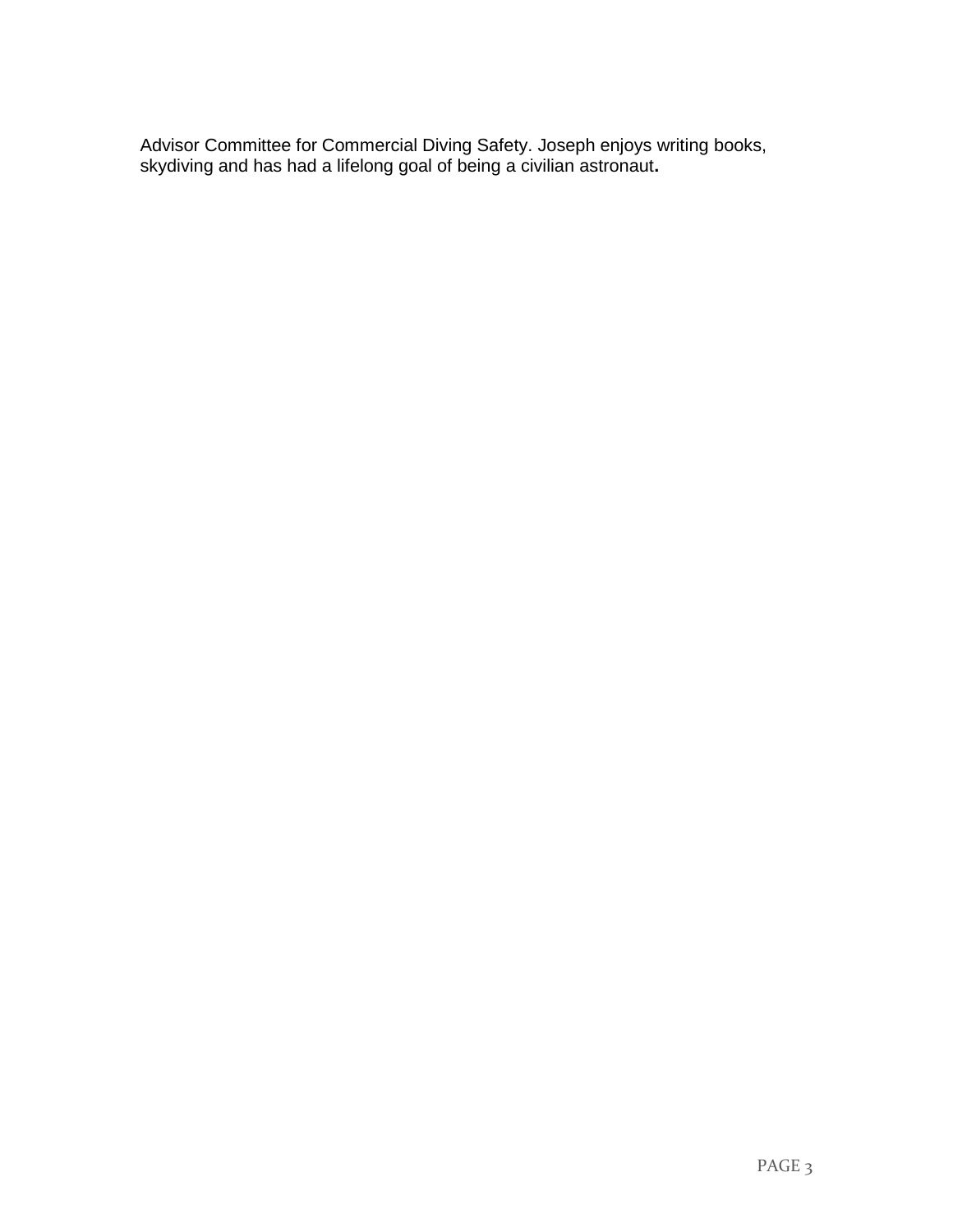# **Dituri Special Qualifications**

- 1. U.S. Navy One Atmosphere Suit Pilot
- 2. ROV Senior Pilot
- 3. U.S. Navy Saturation Diving Supervisor
- 4. Submersible Pilot
- 5. IANTD Instructor Trainer (Trainer) (Master Diver Trainer)

6. Defense Acquisition Workforce Improvement Act (DAWIA) Level III Program Manager

7. DAWIA Level III Systems Engineer (Systems Planning, Research Development, and Engineering)

- 8. Hyperbaric submarine Lock in / Lock out diver Instructor
- 9. Retired Naval Officer (Commander)

10. TOP SECRET security clearance and special summary background investigation from the United States Federal Government verified by polygraph for 18 years.

11. IBUM Hyperbaric Physician / Advanced Clinical Hyperbaric Technician / Diving Medical Technician Advanced / Recompression Chamber Operator - Instructor Trainer (Trainer)

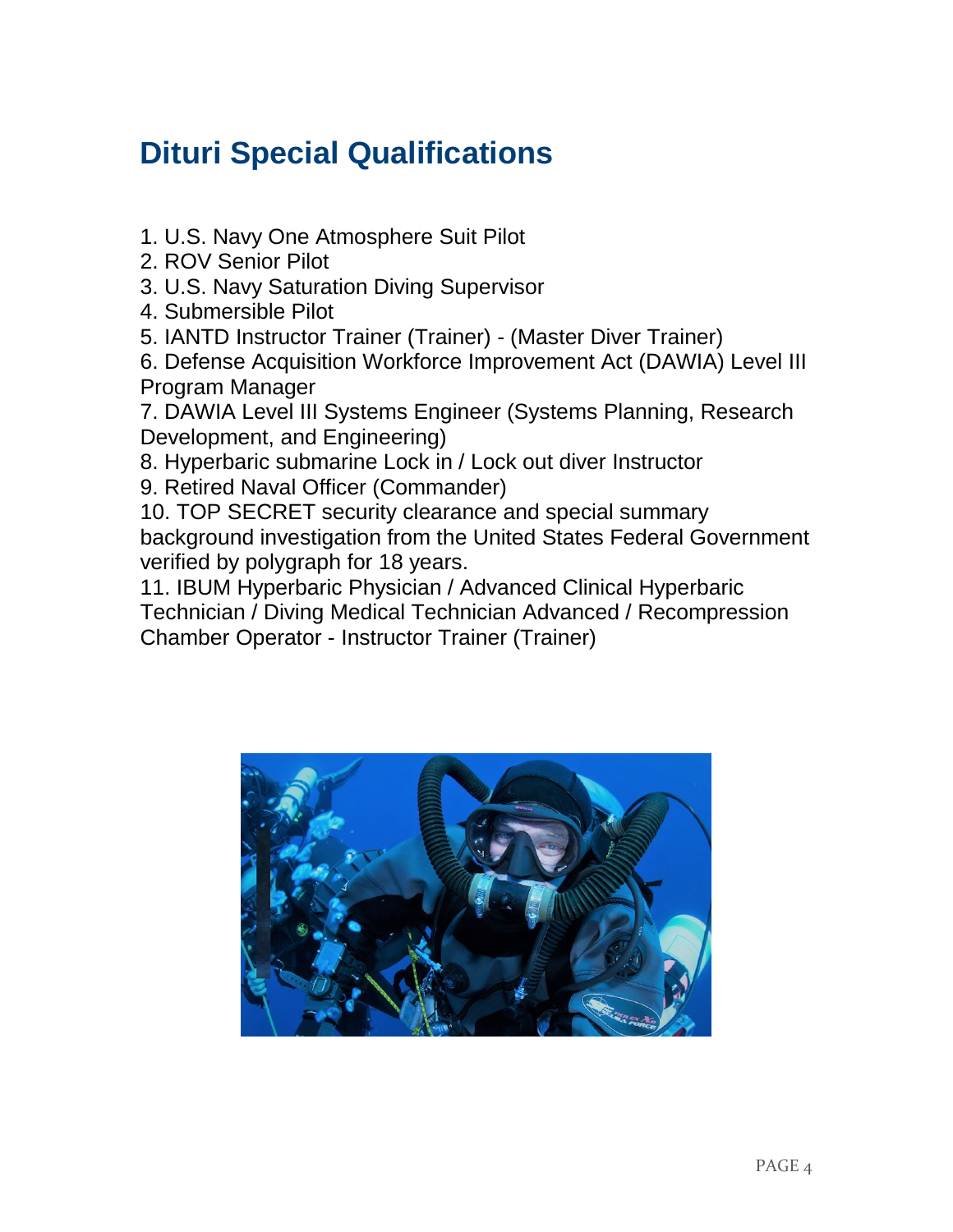#### **Dituri Publications**

1. Dituri, J. 1994. Can We Really Breathe Liquid? *International Association of Nitrox and Technical Divers Journal* 94(3): p. – 20–21.

2. Dituri, J. 1997. Dräger Atlantis 1 Semi-Closed Rebreather Manual. International Association of Nitrox and Technical Divers (IANTD), Miami Shores, Florida.

3. Dituri, J. 1997. Semi-Closed Rebreathers: A Closer Look. *International Association of Nitrox and Technical Divers Journal* 97(2): p. – 22–23.

4. Kellon, J., R. Carmichael, J. Jablonski & J. Dituri. 1998. Halcyon PVR-BASC Rebreather Manual. International Association of Nitrox and Technical Divers (IANTD), Miami Shores, Florida. 5. Dituri, J. 1998. Heliox for Treatment of Air or Nitrox Induced Decompression Illness. *IBUM Journal* 4: p. – 2–4.

6. Dituri, J. 1998. Passive Flow Semi Closed Rebreathers - A whole different breed. *Nitrox Diver Magazine* 98(2): p. – 10–11.

7. Dituri, J. 1999. [Contributing author to various sections]. *In: Defense Dept. - U.S. Navy - Naval Sea Systems Command. United States Navy Diving Manual*. 4th Edition. Claitor's Law Books and Publishing, Baton Rouge, Louisiana: p. – 1042

8. Dituri, J. 1999. Diving Medical Technician Manual. *International Board of Undersea Medicine*. 9. Dituri, J. 1999. Dräger Dolphin Semi-Closed Rebreather Manual. International Association of Nitrox and Technical Divers (IANTD), Miami Shores, Florida

10. Dituri, J. 1999. Dräger DrägerRay Semi-Closed Rebreather Manual. International Association of Nitrox and Technical Divers (IANTD), Miami Shores, Florida

11. Dituri, J. 2000. Evaluation: The Halcyon PVR BASC rebreather. *Nitrox Diver Magazine*   $2000(2)$ : p.  $-16-17$ .

12. Dituri, J. 2001. Rebreathers and Their Uses. In: Ocean 2001 MTS/IEEE Conference and Exhibition November 2001.

13. Dituri, A. E., Horton, M. & Dituri, J.. 2001. Public Safety Diver Manual. International Association of Nitrox and Technical Divers (IANTD), Miami Shores, Florida.

14. DeFendi, M. F., W. T. Mount & J. Dituri. 2002. Azimuth Rebreather Diver Manual. International Association of Nitrox and Technical Divers (IANTD), Miami Shores, Florida.

15. Dituri, J. 2002. Leading Navy Diving into the 22nd Century. Engineering Duty Officer Technical Paper - Naval Sea System Command (NAVSEA) July: p. – 1–34.

16. Dituri, J. 2002. Rescue Diver Manual. International Association of Nitrox and Technical Divers (IANTD), Miami Shores, Florida.

17. Dituri, J. 2002. What to do about new technical dive shops. *Nitrox Diver Magazine* 2002(2 [Summer]): p. –6–7.

18. Dituri, J. 2003. Remotely Operated Vehicle Use Within Shipyards. *In: The Society of Naval Architects and Marine Engineers Journal of Ship Production (SPS Conference), February 2004*: p. – 205-206 Sheridan Press.

19. Dituri, J. 2004. Active addition semi-closed circuit rebreather review. *Nitrox Diver Magazine*  2004(2 [Spring]): p. – 18.

20. Dituri, J. 2004. Back mounted Mk-15 series rebreather review. *Nitrox Diver Magazine* 2004(1 [Winter]): p. - 30.

21. Dituri, J. 2004. Cis-Lunar rebreather review. *Nitrox Diver Magazine* 2004(1 [Winter]): p. – 12.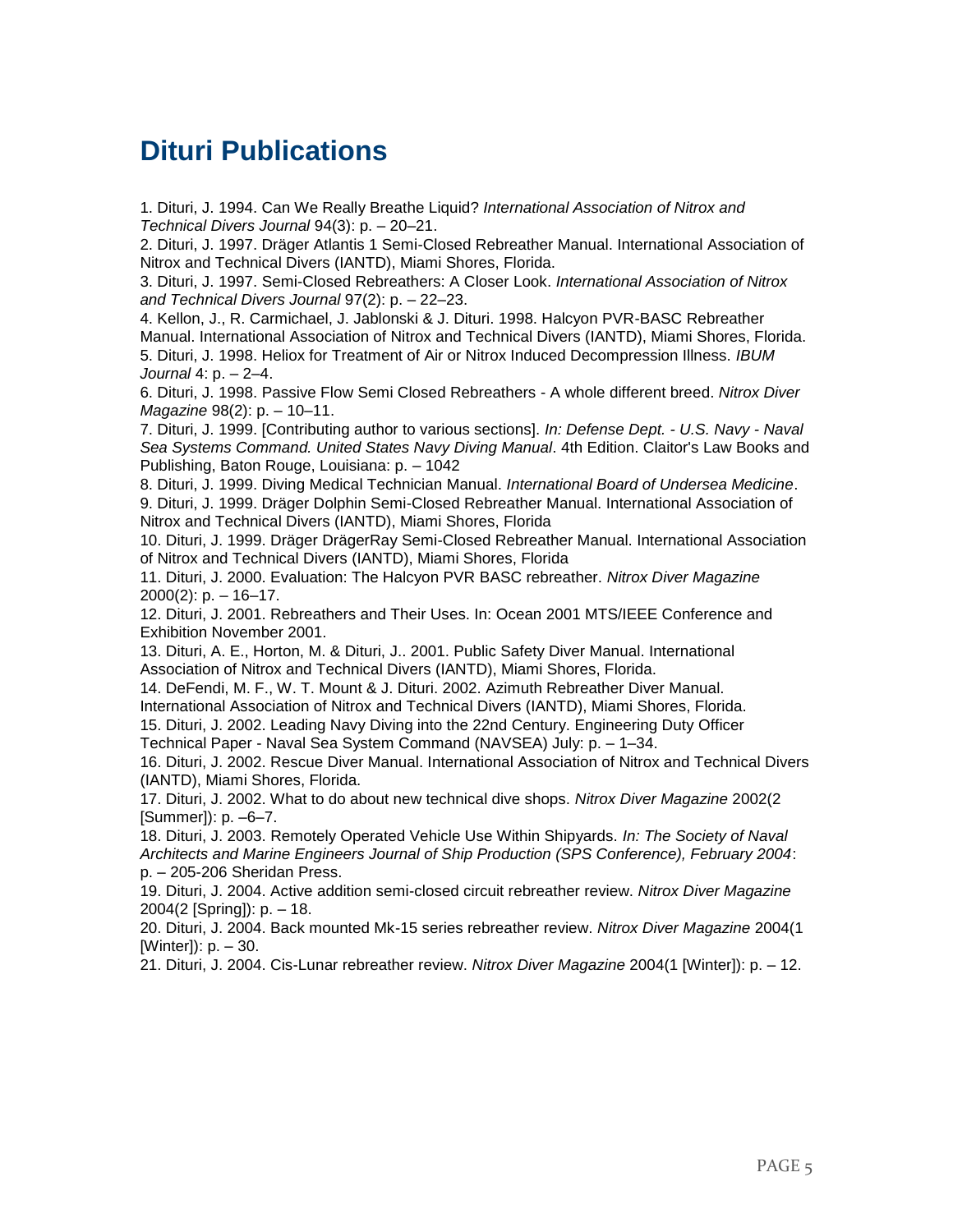#### **Dituri Publications**

22. Dituri, J. 2004. History (Diving) is important to us. *Nitrox Diver Magazine* 2004(2 [Spring]): p. – 8.

23. Dituri, J. 2004. Passive addition rebreather review. *Nitrox Diver Magazine* 2004(2 [Spring]): p. – 34.

24. Dituri, J. 2004. Review of oxygen rebreathers. *Nitrox Diver Magazine* 2004(1 [Winter]): p. – 37.

25. Dituri, J. 2005. Avoiding and Conquering Burnout. *Nitrox Diver Magazine* 2 [Spring]: p. – 8.

26. Dituri, J. 2005. Exploring the unknown: Expedition Trimix. *Nitrox Diver Magazine* 1 [Winter]:p.–30–37.

27. Dituri, J. 2005. Sport KISS Rebreather Review. *Nitrox Diver Magazine* 2 [Spring]: p. – 14–15.

28. Dituri, J. 2006. [Various Sections]. *In: IANTD Nitrox Diver Student Manual*. IANTD, Miami.

29. Dituri, J. 2006. Inner to outer space: A pathway to success. *Alert Diver* March/April: p.–14–17, 52–54.

30. Dituri, J et al 2006 *Watchdog Capstone Project* Naval Post Graduate School Paper: p. – 15- 20

31. Alfriend, T., Dituri, J. Sabol, C. Tombasco, J. *Performance Comparison of Missile Tracking Systems,* Directed Energy Directorate, Air Force Research Lab, American Institute of Aeronautics and Astronautics, p. – 1-16

32. Dituri, J. 2006. Inner to outer space: A pathway to success + Q&A with LCDR Dituri July-August *Underwater Magazine*: p. – 12–16, 18, 20–22, 24, 26–27.

33. Dituri, J. 2006. Optima Rebreather Review. *Nitrox Diver Magazine* 1 [Winter]: p. –38–39.

34. Dituri, J. 2006 *Ballistic Missile Trajectory Estimation* Naval Post Graduate School Master's Thesis: p. – 1-60

35. Dituri, J. 2007. [Various Sections], *IANTD Open Water Diver Student Manual*. IANTD, Miami. 36. Dituri, J. 2007. Space: Going in to find out. Diver Magazine Feb-Mar 2007 p.– 39-42 & Apr-May p.–45-49

37. Dituri, J. 2007. Is it Time for a Revolution in Navy Diving Equipment?, Underwater Magazine Sept-Oct p. – 41-52

38. Dituri, J. Parsley K. & Whelan, H.T. 2007 Lightweight, faster decompression and portable alternative to US Navy mixed gas diving, UHM Vol 34 (4): p. – 255

39. Dituri, J. Parsley, K. Hamilton Jr, RW. Whelan, HT; 2008 Could the U.S. Navy benefit from technical diving techniques? UHM. Vol 35 (4)

40. Mount, W. T., Dituri, J. [Co-Author Various Sections] *Tao of Survival Underwater Exploration and Mixed Gas Diving Encyclopedia*, IANTD Press, 2008 July: p. – 1-392

41. Dituri, J. 2008 *The Edge, Pushing the Technical Frontier*. Diver Magazine January 2008: p. – 25-33

42. Dituri, J 2008 *Deep Submergence Unit Capabilities* FACEPLATE, U.S. Navy, NAVSEA, Volume 12 No.1 April 2008, p. – 18-19

43. Dituri, J. 2009 *Bridging the Transfer Under Pressure gap (Submarine Rescue under Hyperbarics)*, White Paper, Deep Submergence Unit

44. Dituri, J., Dituri, A., 2009 *Submarine Rescue, the Future is Now*, Underwater Magazine Sept-Oct 2009: p. – 12-21

45. Dituri, J., Dituri, A., 2010 *Deep Trouble*, Diver Magazine 2009: p. – 44-47

46. Dituri, J., Dituri, J., 2011 *My Daddy Wears a Different Kind of Suit to Work*, GAVI Publication (Children's book).September: 1-26 (English and Spanish).

47. Dituri, J. 2011 *DCS: Over the Counter Fix*, Diver Magazine Vol 37(2): p. – 20-21.

48. Dituri, J. 2012 *Alternative Methods for the emergency treatment of divers in remote areas,*  IANTD Publication Advanced Wreck Diving Manual April 2012: p. – 92-101.

49. Dituri, J. 2012 *Temporal Balance*, U.S. Naval Institute Proceedings, September 2012: p. – 79- 81.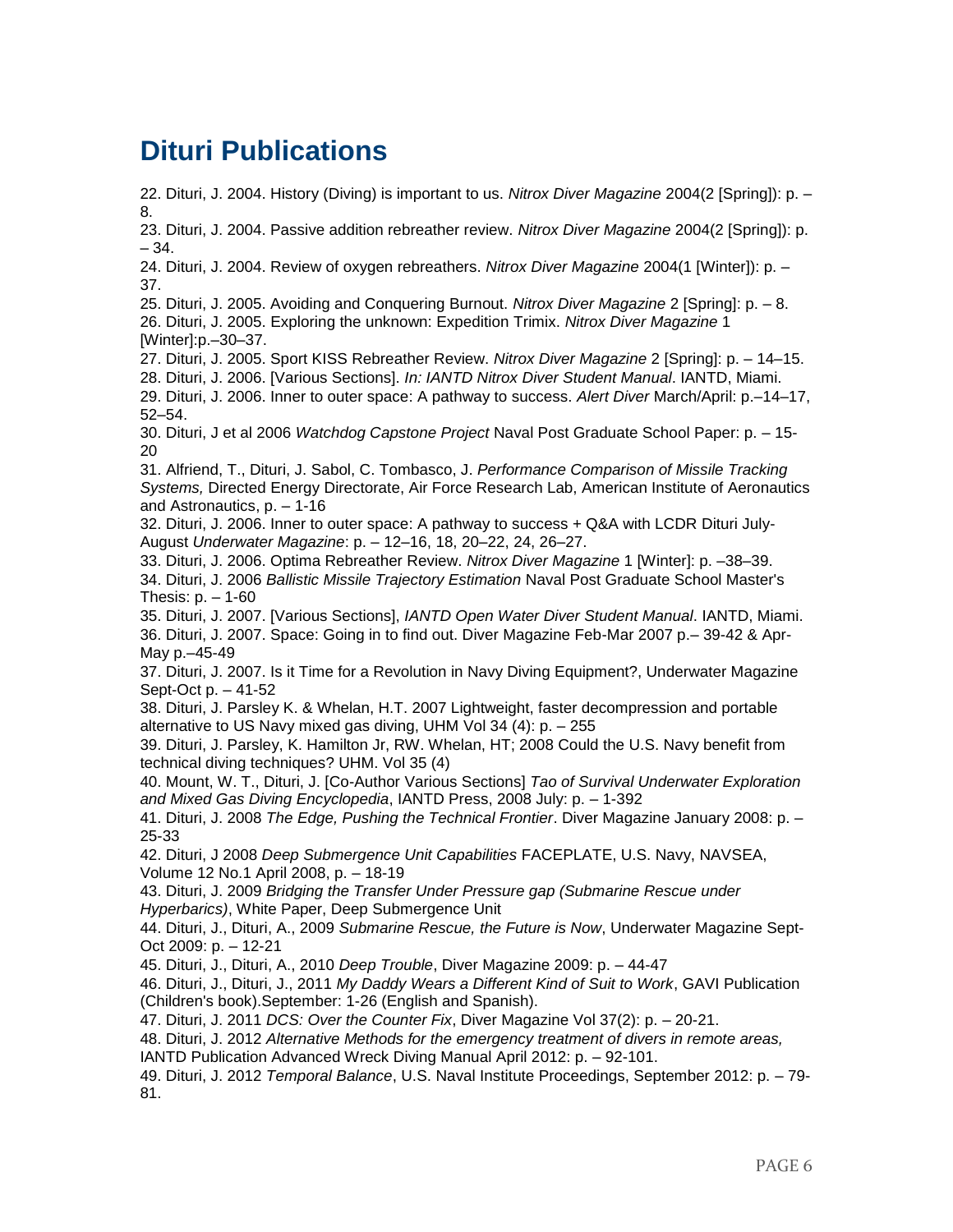### **Dituri Publications**

50. Dituri, J. Saddler, R. Alternative Methods to Treating Decompression Sickness in Remote Areas, IANTD Press Publication. January 2013: p. –1-42. 51. O'Connor M. Vigilante, J., DiGeorge, N.W., Bear, A., Kenyon, J., Dituri, J., Dituri, A., Whelan, HT, Ketogenic Diet for Closed-Circuit Oxygen Diving, UHM 2014, 41(4): p. – 358-361. 52. Dituri, J. Saddler, R. Siddiqi, F. et al, Echocardiographic Evaluation of intracardiac venous gas emboli UHM 2016 43(2): p. – 103-112. 53. Renaldo, C., Dituri, J., O'Connell, B., Maladies Specific to Technical and Rebreather Divers, Hyperbaric Medical Practice (4th Edition (2017) BEST Publishing: p. – 1107-1133. 54. Dituri, J., Renaldo, C. Emergency Management of Stricken Divers in Remote Areas, Hyperbaric Medical Practice (4th Edition) (2017) BEST Publishing: p. – 975-993. 55. Poff, AM, Annis, HA, Whelan, HT, Ari, C. Dituri, J. D'Agostino, D. Ketogenic Diet and Ketogenic Supplementation for Central Nervous System Oxygen Toxicity, Hyperbaric Medical Practice (4th Edition) (2017) BEST Publishing: p. – 997-1014. 56. Dituri, J., Whelan, HT., Submarine Rescue Diving and Hyperbaric Medicine, Hyperbaric Medical Practice (4th Edition) (2017) BEST Publishing: p. – 1117-1149.

57. Whelan, HT, Leighton, TL, Aniis, HA, Dituri, J., Ocean Exploration-Living in the Deep Sea Hyperbaric Medical Practice (4th Edition) (2017) BEST Publishing: p. – 1107-1133.



## Joseph Enjoys signing books for big and little fans!

"My Daddy Wear's a Different Kind of Suit to Work." written by Joseph Dituri, Ph.D. and Josie Dituri and the " 4th Edition of Hyperbaraic Medicine" including a chapter written with Joseph Dituri, Ph.D. and Dr. Brian O'Connell

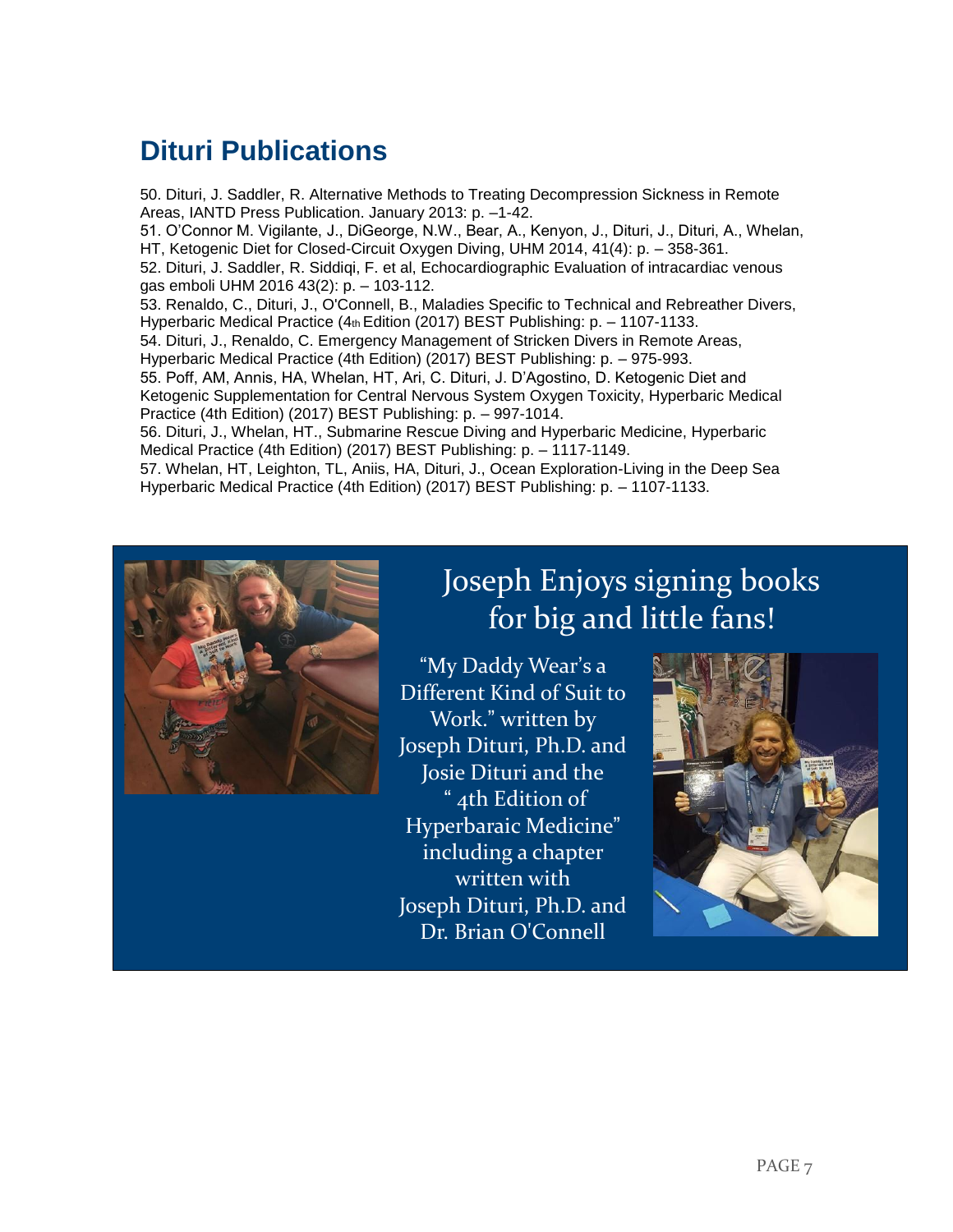#### Book Review

*Ned Middleton* 5.0 out of 5 stars I really cannot rate this book too highly. December 5, 2010 Format: Paperback



When your technical diving instructor hands you a copy of a book and says, this is the one we've been waiting for, you know it has to be something rather special. And so it is. If you take the simple quote by co-author Tom Mount "Knowledge is essential, survival is practical" as your starting point, then you will begin to understand what this book is all about. Survival!

I frequently encounter amateurs in the world of diving who have produced a book about some aspect of the sport. Quite often, one finds nothing original and much that is copied from various other sources. In addition, there are those divers who claim to be pioneers simply because they have been diving for a number of years and are able to remember when things were different. Originality and true pioneer status are, however, only found amongst those who know their craft and who really were the first to take a certain route. Co-authors Tom Mount and Joseph Dituri are true pioneers in every sense of the word and this book is a testament to their knowledge and originality. Whereas others are only too willing to accept the status quo, these two men are prepared to question and examine every aspect of diving, analyses the results and offer their findings for the good of all divers. That is what this book is all about and, in short, it really is something rather special.

No, you are not going to sit down and assimilate all the information contained within the book's 392 pages and emerge as a technical diver. Instead you, as a technical diver, are going to be taken back to basics. You are going to revise (or re-learn!) some very fundamental lessons before being allowed to build on those lessons by way of looking at things through some very different spectacles. With sections on; Physiology, Diving Operations, Psychology & Survival, Deeper Exploration and a thorough appraisal of Decompression, this work will make a more competent diver out of any technical diver from the rank beginner to the acknowledged expert.

If you are a technical diver, your personal equipment is not complete until you have a copy of this work. If you are a beginner, this will prove to be the greatest asset as you progress along the learning trail.

I really cannot rate this book too highly. NM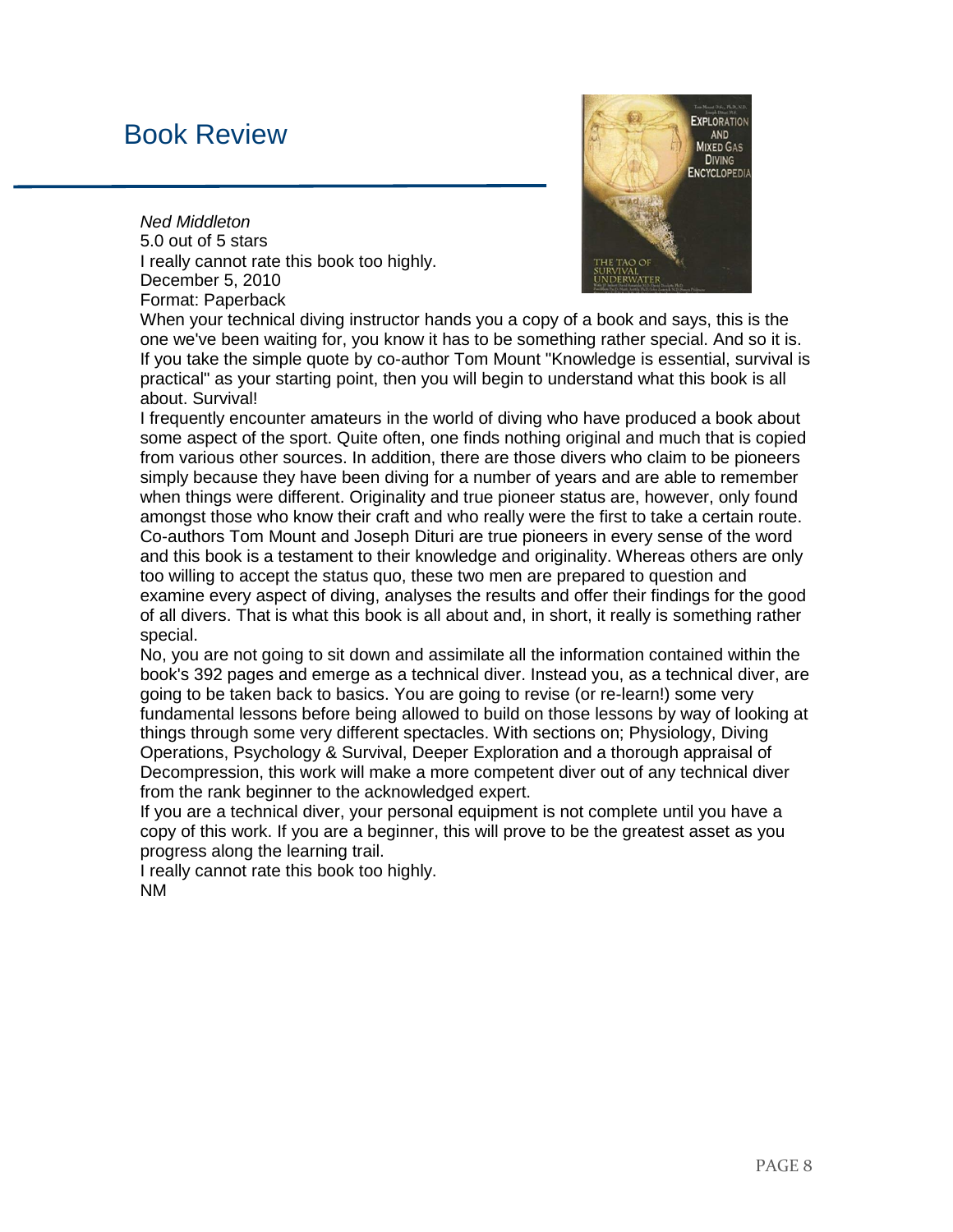# Presentation Topics



| <b>Diving</b>                    |
|----------------------------------|
| <b>Rebreathers</b>               |
| <b>Biodiversity</b>              |
| <b>Astronautical Engineering</b> |
| Life Support Systems Design      |
| <b>Space Suit Design</b>         |
| Decompression                    |
| <b>Hyperbarics</b>               |
| Recompression                    |
| <b>Decompression Sickness</b>    |
| In Water Recompression           |
| <b>Hyperbaric Oxygen Therapy</b> |
| <b>Biomedical Engineering</b>    |
|                                  |

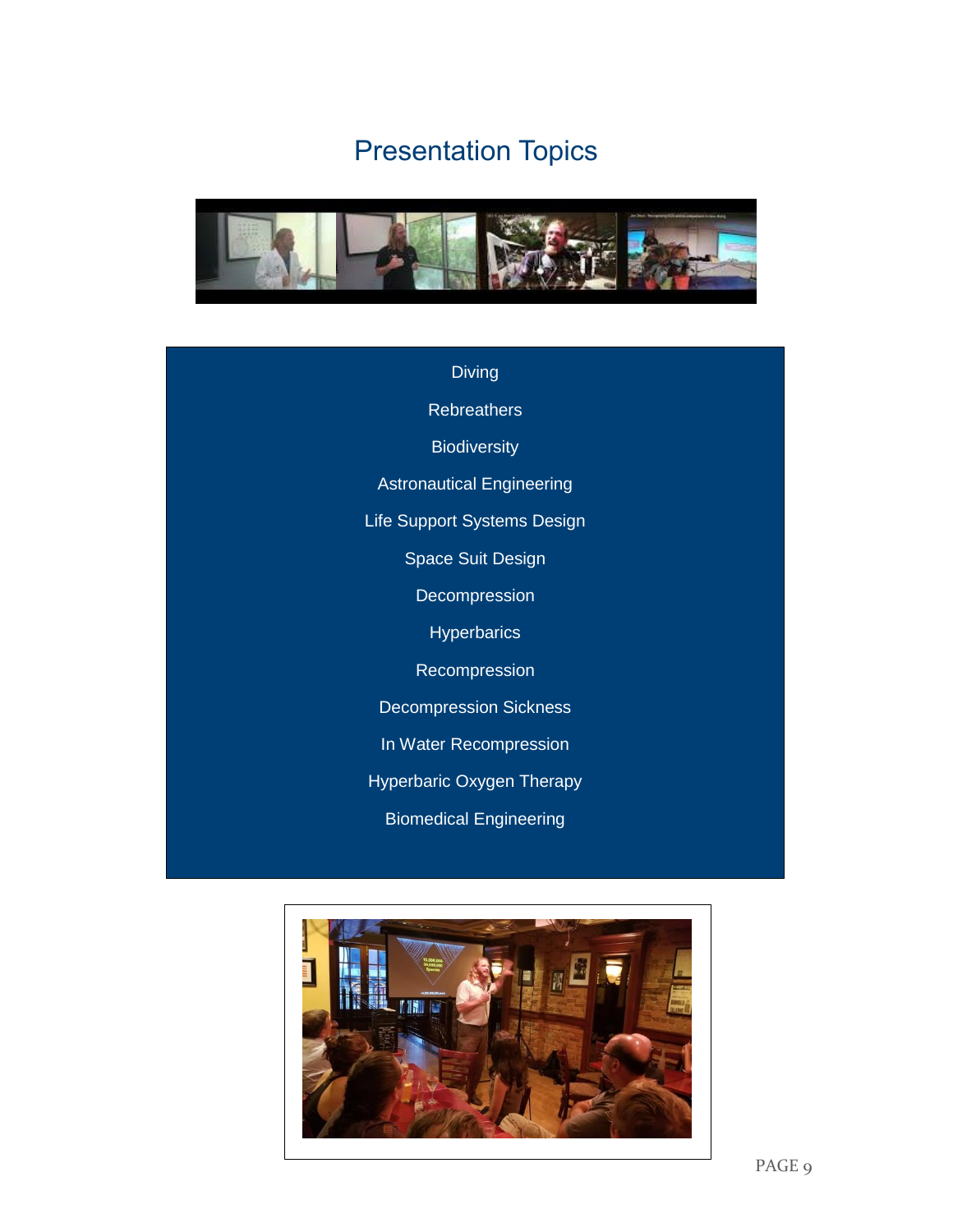#### Past Engagements

Kuakini Medical Center Honolulu, HI – Diving Medicine - 1997, 1998, 1999

University of Hawaii Guest lecturer – Diving and hyperbaric medicine Lecture 1998

National Oceanographic and Atmospheric Administration – Hyperbarics / Rebreather Diving Lecture (1998)

American Institute of Aeronautics and Astronautics – Orbital Determination lecture 2005

St Petersburg Russia, diving medicine 2007

Moscow Russia, diving medicine 2008

South Paulo Brazil, diving and Hyperbaric medicine 2009

University of South Carolina – Military Space Optimization lecture 2012

Seoul Korea, diving medicine 2013

In Eliat Israel, signs and symptoms of decompression sickness 2014

In Water Recompression Symposium (key note speaker) – 2014

Sharm El Sheikh and dahab Egypt, Hyperbaric medicine and the treatment of decompression sickness 2015

Explorers Club (Biodiversity – Key Note Friday Night lecture Series) - 2016

Wealthy Wellthy lecture series – Oxygen therapy lecture (2018)

Florida State University, Public Safety diving and emergency diving medicine – 2018 (Operation Black Drum)

University of South Florida – Bio-astronautics Master's Level Class (Regular lecturer)



PAGE 10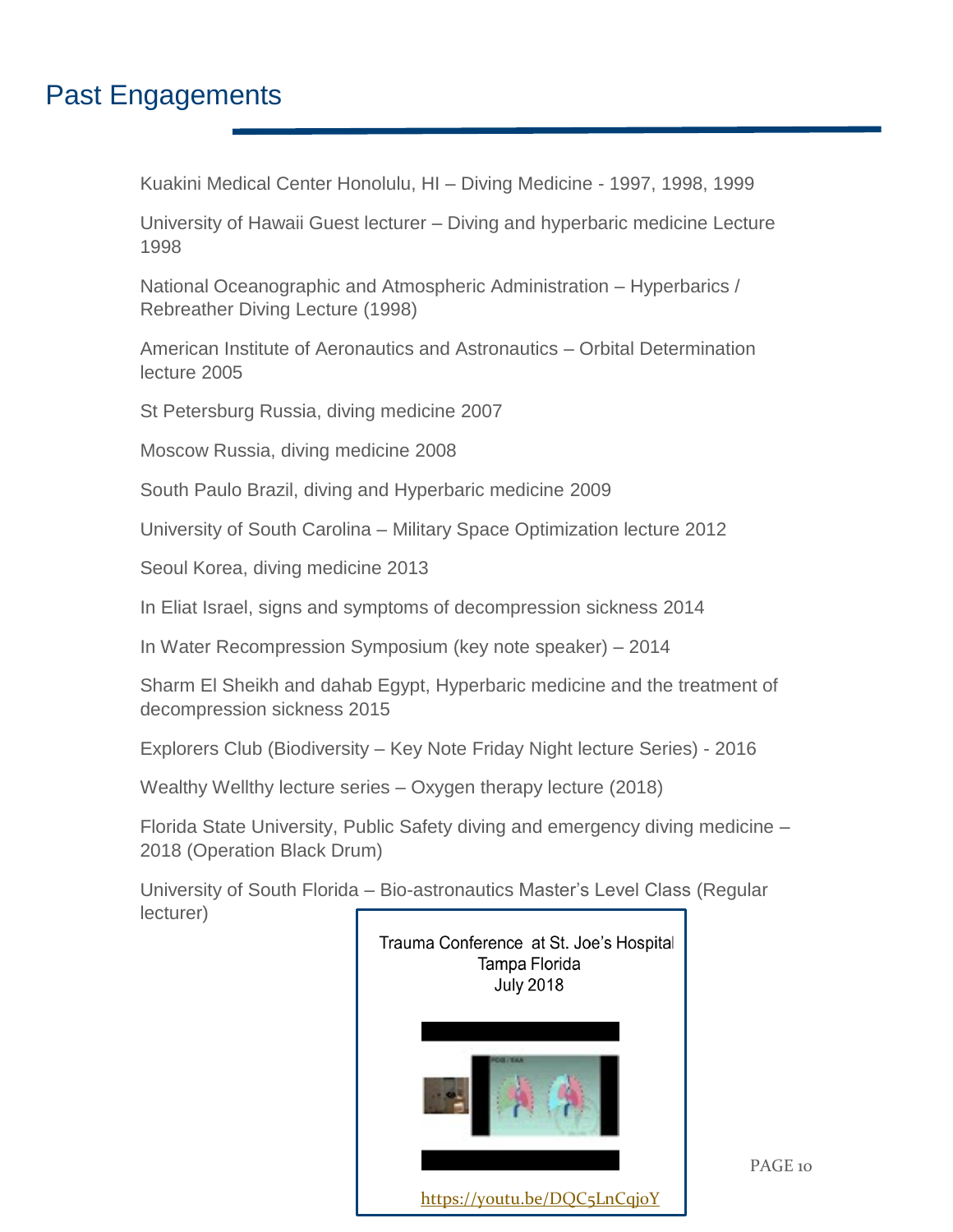# BLUF: Bottom Line Up Front

# Tune in and listen to Doctor Dituri give you the bottom line up front on many topics.

[https://www.youtube.com/channel/UCj6c](https://www.youtube.com/channel/UCj6c2VVQZ64t01zKjVAjdjg) [2VVQZ64t01zKjVAjdjg](https://www.youtube.com/channel/UCj6c2VVQZ64t01zKjVAjdjg)



# <https://youtu.be/8lX2LAwMxag>



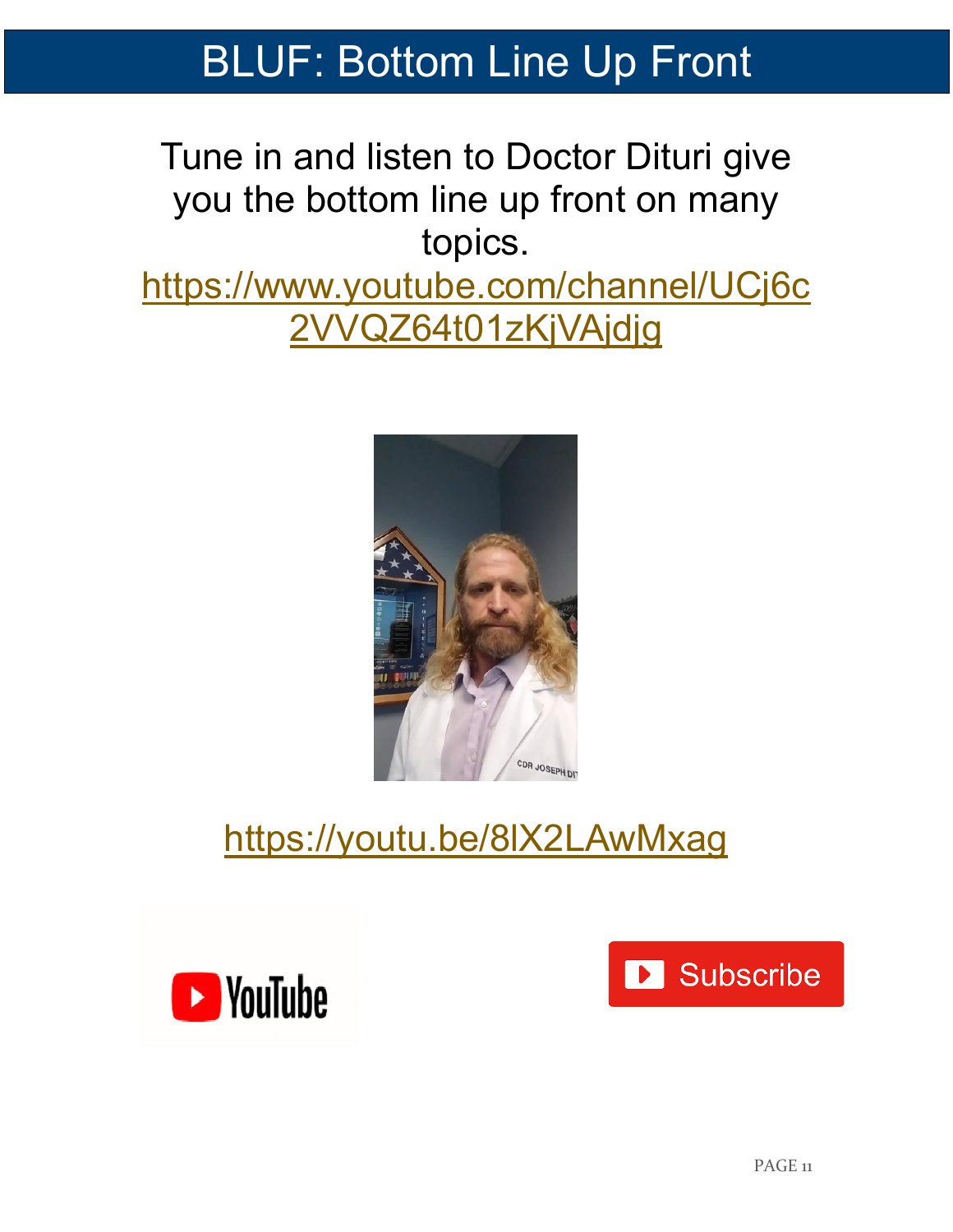



<https://www.youtube.com/watch?v=DItqQxrX0-Y>



<https://www.youtube.com/watch?v=PConFNTAqqs>



<https://www.youtube.com/watch?v=Wh1vhDiQv5A>



[https://www.youtube.com/edit?o=U&video\\_id=zSAnDYNTI-g](https://www.youtube.com/edit?o=U&video_id=zSAnDYNTI-g)



https://www.youtube.com/edit?o=U&video\_id=\_lLfiS3j3Xo



<https://www.youtube.com/watch?v=UwWVsnVZW24>

And So Much More…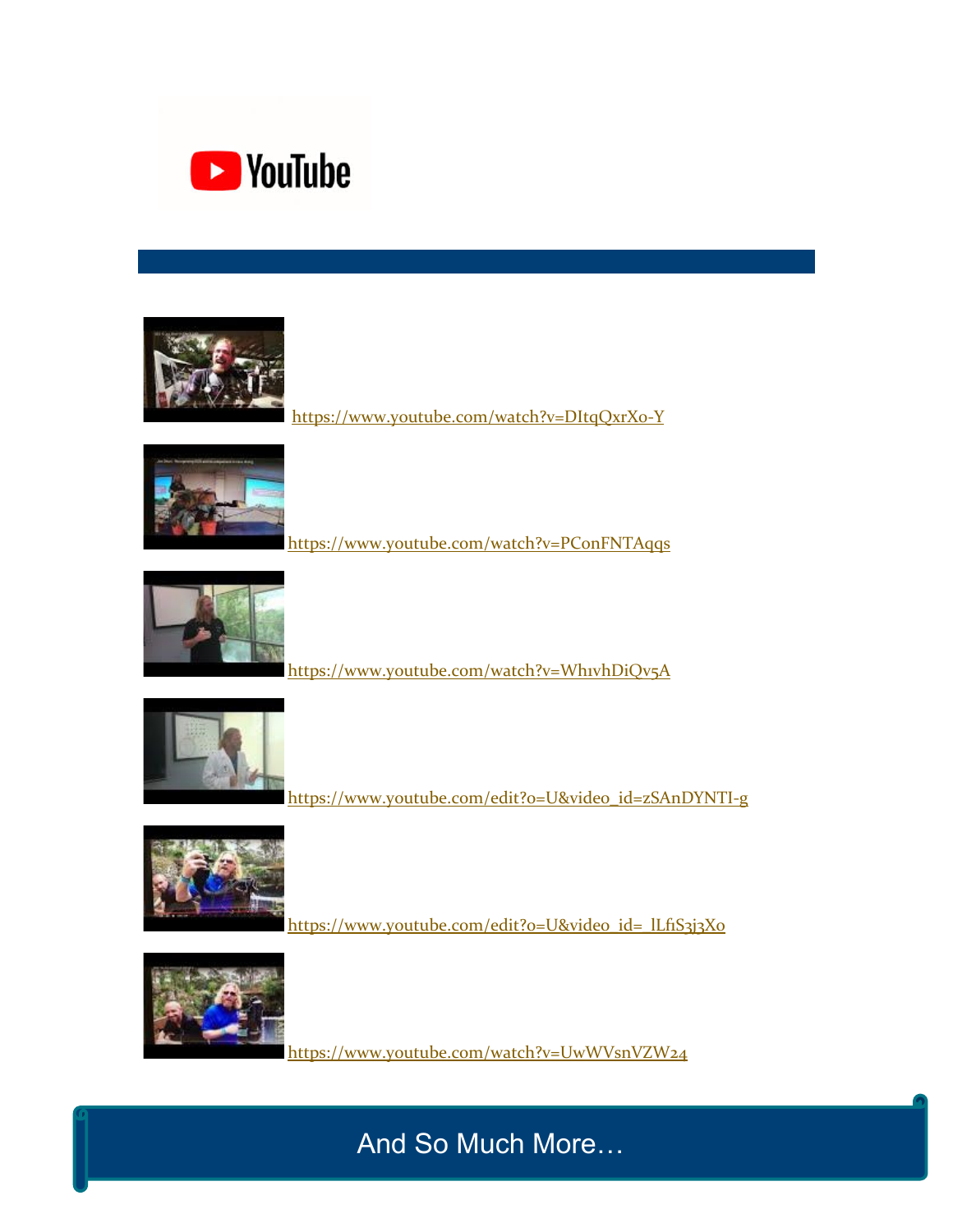#### Hi Joe,

I received great feedback after your presentation to the New York City Sea Gypsies on August 6th. You drew one of the largest audiences in the last year or so, no doubt based on the strength of your previous presentation. You have asked for a review and I am happy to give one.

You were very well prepared, both your spoken presentation and your slides. Your prepared comments were well organized, technical (but understandable), and smooth. The slides were excellent and tailored to our group. Your responses to questions and other "detours" from your prepared comments highlighted the depth of your knowledge and were nicely geared to the level of the question, from basic to highly technical. You were engaging at all times, and plainly speaking, fun yet serious at the same time. People laughed and learned, especially learned. I also know from our personal conversations how deep your technical knowledge is. All in all, you really went the extra yard.

I would recommend you without any hesitation to any group or conference as a presenter. If anyone wants to contact me to discuss your presentation directly, I would be happy to speak with them.

Thanks,

Joe Sferrazza

President - New York City Sea Gypsies

631-830-5051



Awesome weekend of diving aboard Tempest.

We visited the San Diego on Saturday and the RC Mohawk on Monday.

Viz was about 20' on the Diego and a warm 58 degrees on the wreck!

The RC Mohawk had about 25' of viz and bottles and some nice sized fluke came up.

Thanks again to everyone who came out, and even one transplant who slummed it in the North East.

Live Here. Dive Here. -Capt Tom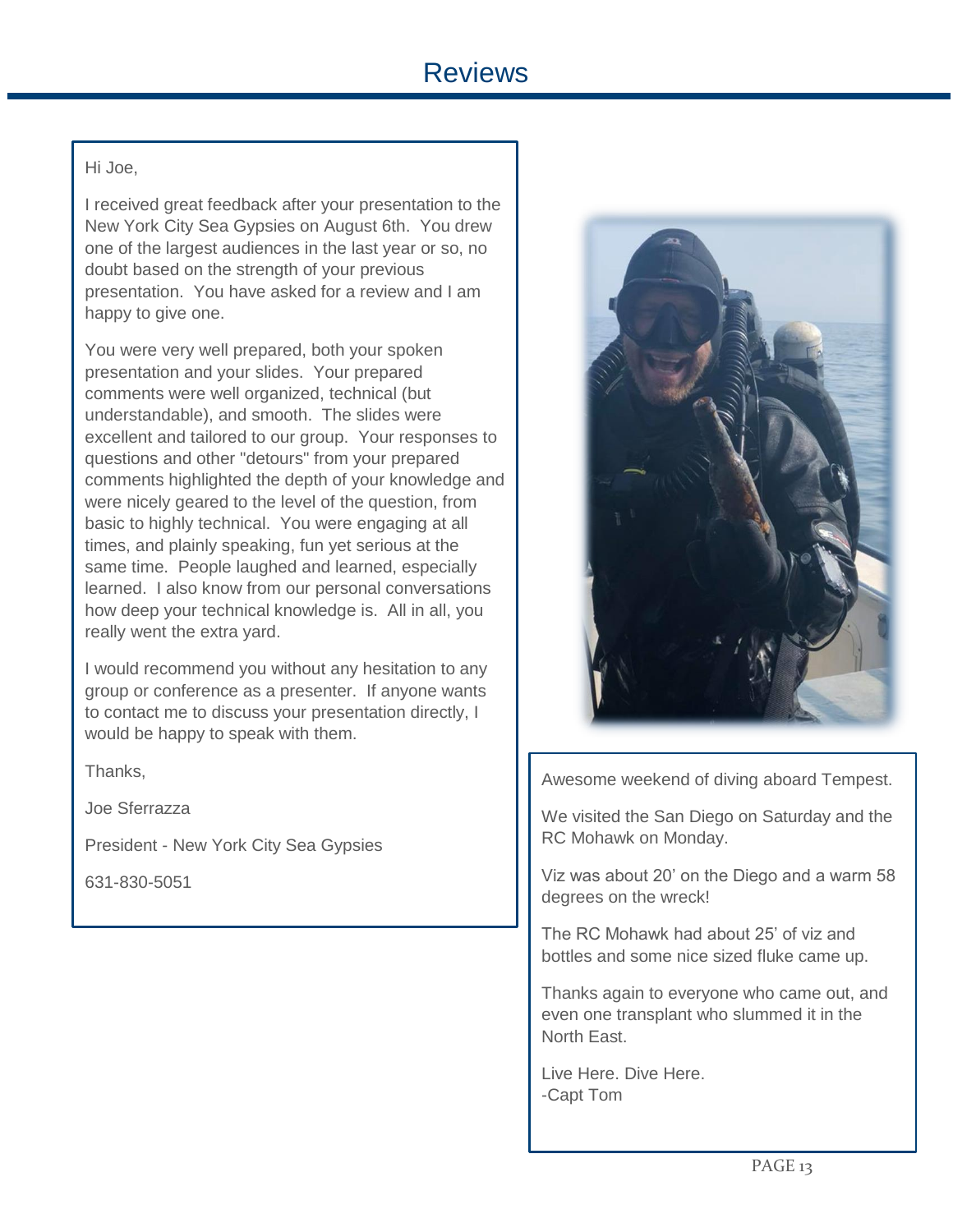# **FEE SCHEDULE**

| Keynote up to 1 hour\$1500.00                                                                                         |
|-----------------------------------------------------------------------------------------------------------------------|
|                                                                                                                       |
| 1/2 day seminar up to 3 Hours\$3000.00                                                                                |
| Full day seminar up to 6 Hours\$5000.00                                                                               |
| <b>Additional Services Available Same Event</b>                                                                       |
|                                                                                                                       |
|                                                                                                                       |
|                                                                                                                       |
|                                                                                                                       |
| Payment Options (please check one)                                                                                    |
| 50% down with signing of contract. Balance to be paid to speaker 2 weeks before event.                                |
| بالمستلفين ويطلبه وممشا ومقويا والمسالح واللاب واستحصارها والمستحدث والمعارض والمستحدث والمستحدث المتابعة والتارا ألل |

\_\_\_\_\_If bill is paid within 2 weeks, a 10% Corporate Discount will be deducted from the entire bill

- excluding; hotel, travel and shipping expense

Educational Materials (quantity discounts available)

Travel Expenses (please check one)

\_\_\_\_\_Option #1. Client will provide air tickets, costs of transportation to and from airports, hotel sleeping rooms, meals and tips, shipment of props and supplies. Speaker to provide statement and receipts within one week of program.

\_\_\_\_\_Option #2. "Turnkey" Client makes and pays for hotel arrangements for speaker.

Speaker purchases airfare and pays for all other expenses. Client pay flat fee \$1500